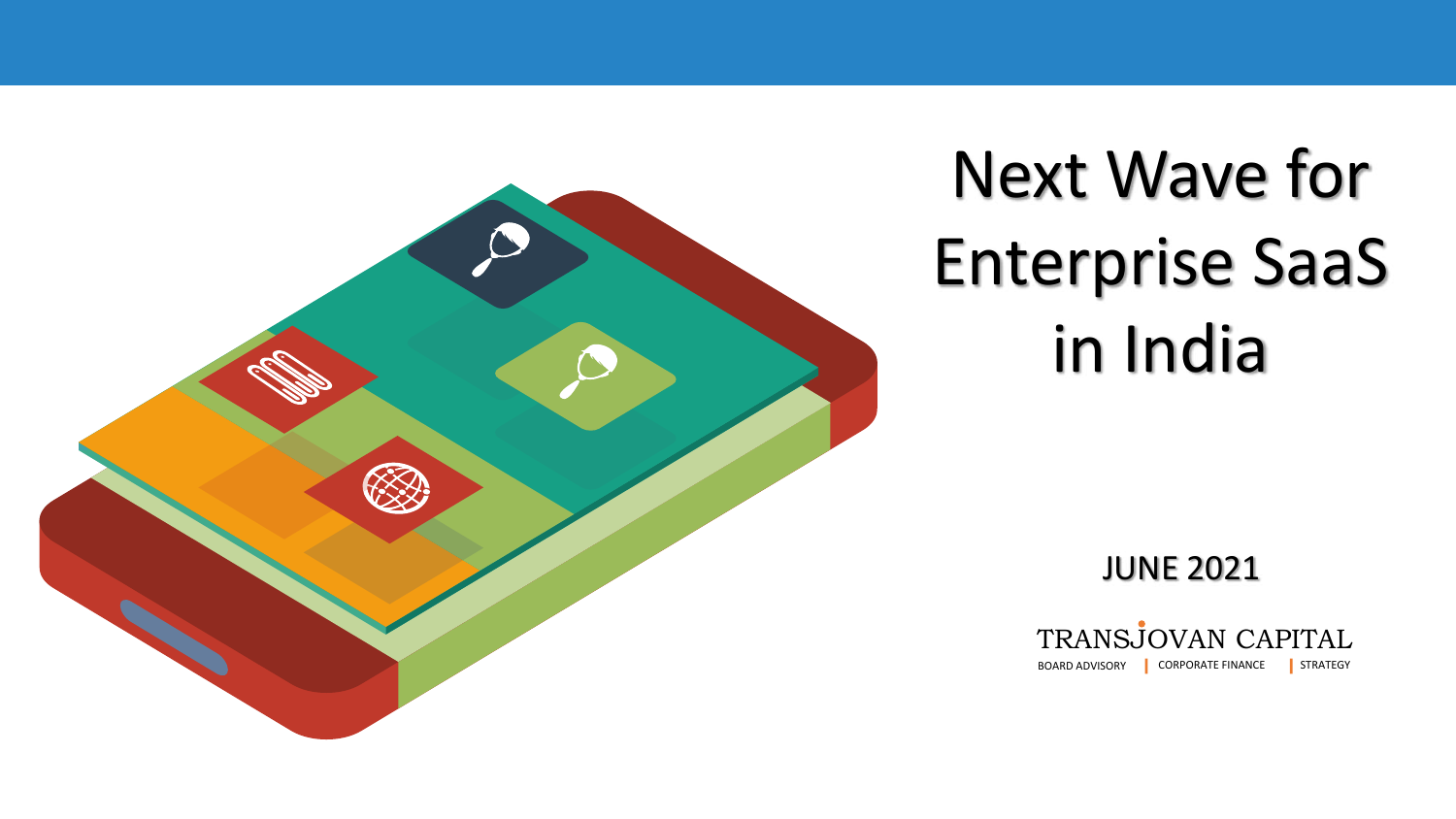# ACKNOWLEDGEMENTS

We deeply thank the following investors and partners for their counsel and thought partnership:



# $\mathbf{T}$  | 30NE4<br>CAPITAL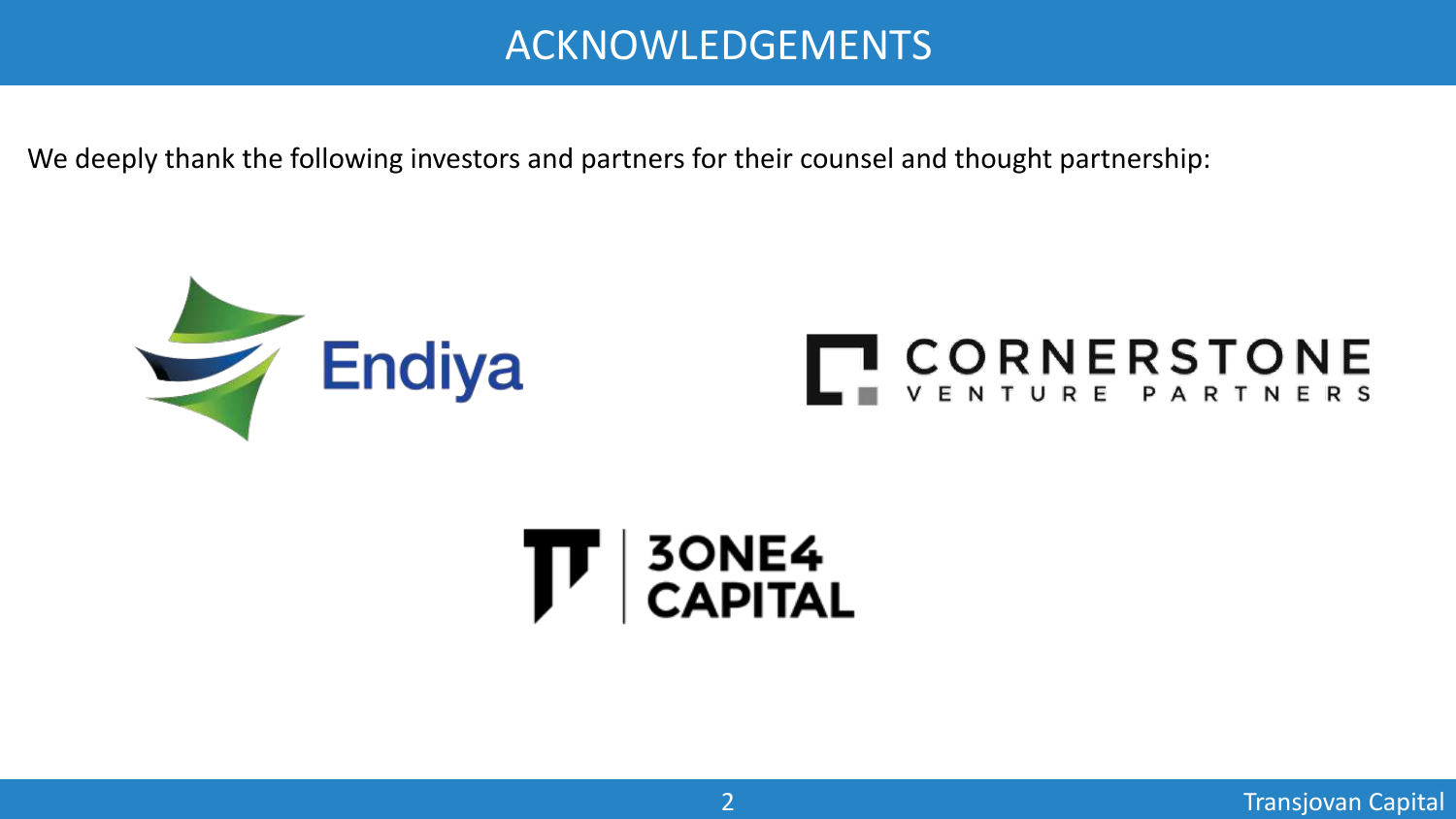# TRENDS & MARKET GROWTH IN THE INDIAN SAAS MARKET

# **DRIVERS OF GROWTH**

Wider adoption by large enterprises shifting from legacy systems and moving from manual processes towards digitalization

The combinatorial power of other emerging technological advancements such as **AI**, Machine Learning, Natural Language Processing & IoT

> Significantly **lower- cost structure**, depth and abundance of **engineering talent**  and effective customer service

With the availability of cloud platforms like AWS, and access to better and cheaper internet connectivity, building new SaaS applications has become affordable

**Greater requirement for tailored solutions**  to fulfill the needs of SMB's, (often underserved by tech)

|                                                  | 6 Years Ago | Currently |
|--------------------------------------------------|-------------|-----------|
| # of SaaS start-ups                              | 3,000       | $10,000+$ |
| # of Annual<br><b>Venture Rounds</b>             | < 50        | $150+$    |
| # of companies with<br>Late-Stage funding (p.a.) | $~\sim$ 10  | $40+$     |
| # Start-ups reaching<br>\$20-\$50 Mn ARR         | $2 - 3$     | 15-20     |

#### Seven out of India's 29 unicorns are in the SaaS business, with 6 having emerged in 2020

These trends have led to salience of world-class products built and managed by Indian founders across the globe, who are now serving large global bases. For instance, Freshworks has over 200K clients and Kissflow has expanded to over 150+ countries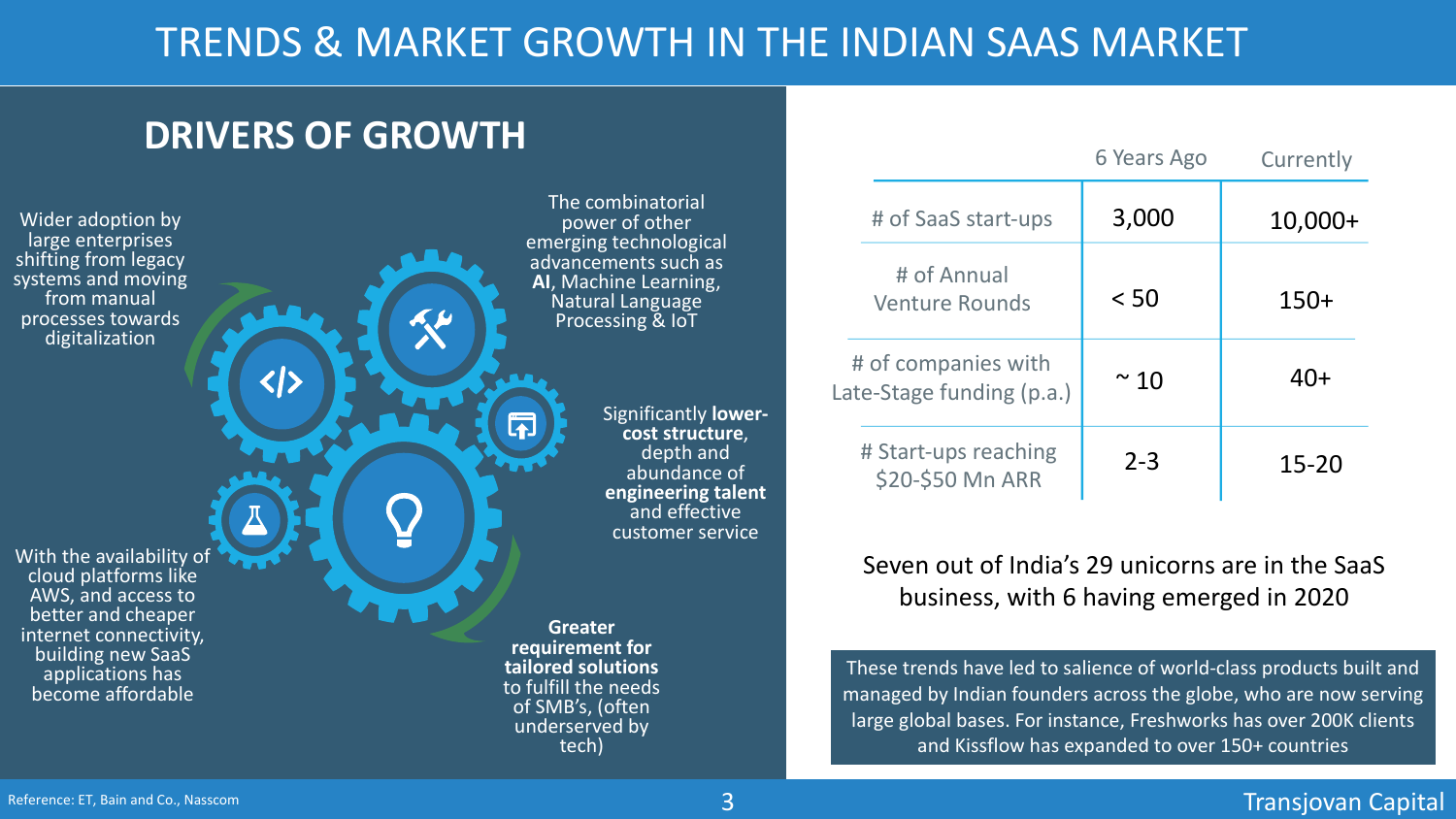# GEOGRAPHICAL PRESENCE MATRIX

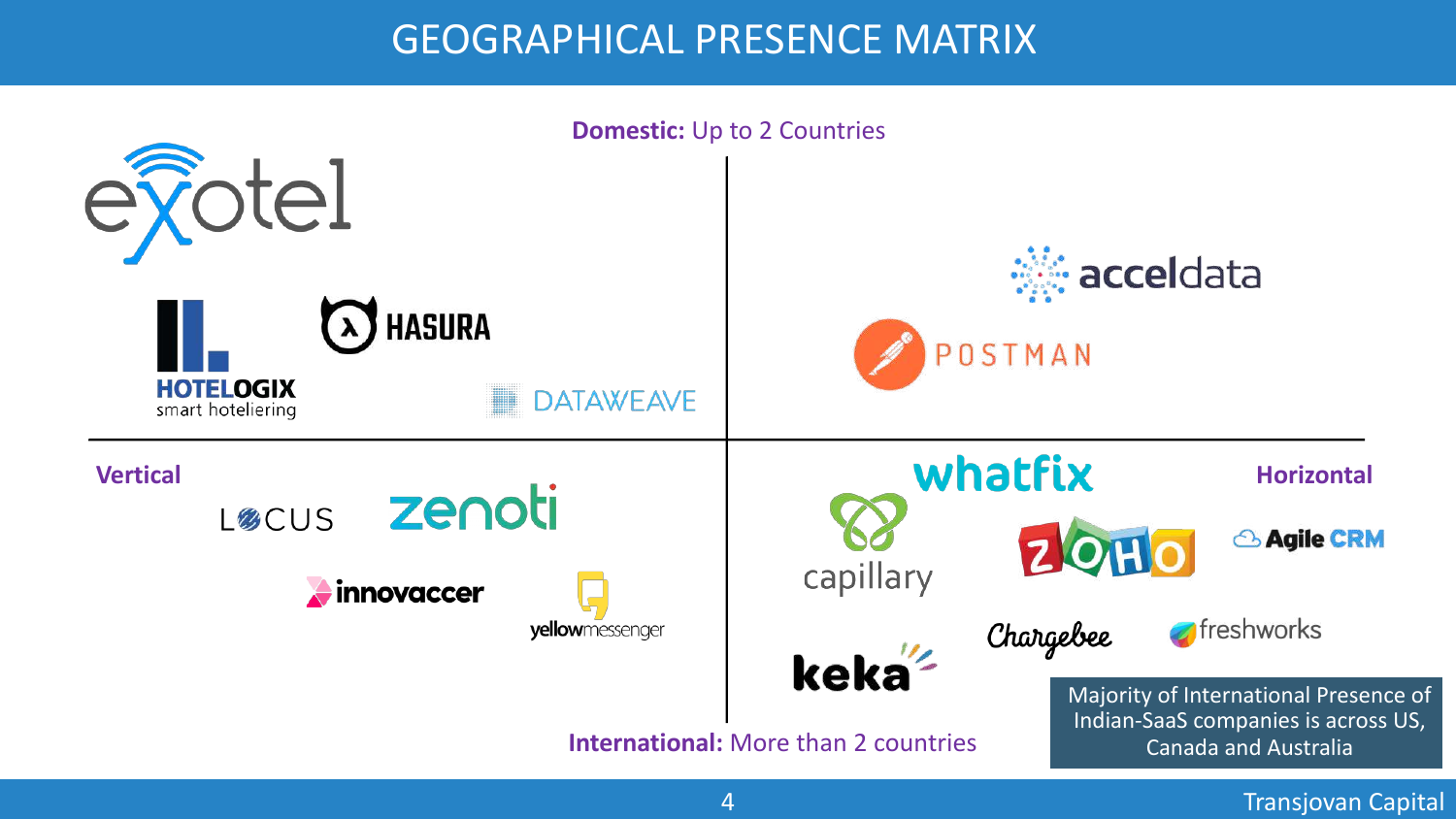

**Founder:** Sridhar Vembu

**Inception:** 1996 (as AdventNet)

**Focus:** Software Development/ Cloud-Computing/ CRM

**Valuation:** Over \$1 Bn

**Revenue in 2020:** \$590 Mn

#### freshworks

**Founder:** Girish Mathrubootham

**Inception:** 2010

**Focus:** Cloud-based suite for customer and employee engagement

**Total Raised:** \$400 Mn

#### **Agile CRM**

**Founder:** Manohar Chapalamadugu (2012)

**Focus:** Sales and Marketing/ CRM solution for SMBs

**Total Raised:** NA

### Chargebee

**Founder:** Krish Subramanian

**Inception:** 2011

**Focus:** Subscription & Billing

**Funding Raised:** \$105 Mn (Series F)

#### **WAVE 1 – HORIZONTAL BUSINESS PRODUCTS TARGETING SMBs GLOBALLY**

#### Leveraged India's cost and talent advantage to target global small and medium-sized businesses (SMBs)

#### **Description**

- Rise of horizontal solutions, primarily ERP or CRM related
- Targeting global SMBs using cost arbitrage and benefiting from strong customer service talent

#### **Enablers**

- Indian information technology (IT) giants (TCS, Infosys) developing customer service and engineering talent
- Setup of India operations by big tech companies (Google, Microsoft), gradual return of trained product managers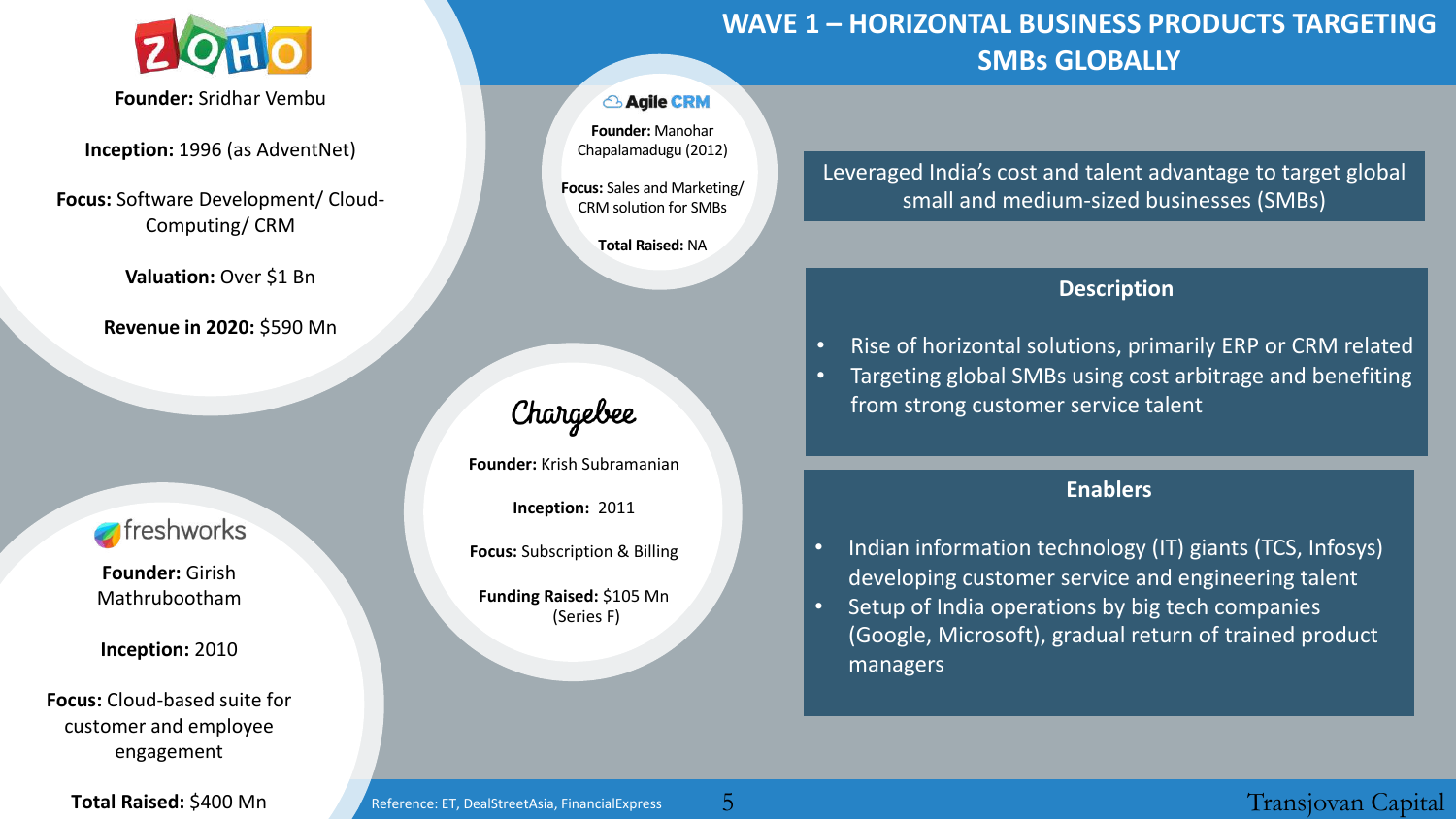# zenoti

**Founder:** Sudheer Koneru

**Inception:** 2011

**Focus:** SaaS Platform for Spas and Salons

**Total Raised:** \$251 Mn

**Last Funding Round/ Type:** \$160 million (Series D)

**Total Raised:** \$250 million

innovaccer

**Founder:** Abhinav Shashank

**Inception:** 2014

**Focus:** SaaS Platform for Big Data Healthcare

**Last Funding Round/ Type:** \$105 Mn (Series D)

**Total Raised:** \$225 Mn

#### **DATAWEAVE**

**Founder:** Karthik Bettadapura

**Focus:** Consumer/ Retailers

**Total Raised:** Undisclosed (Series A)

**LØCUS Founder:** Nishith Rastogi

**Inception:** 2015

**Focus**: SaaS Platform for Smart Logistics

**Last Funding Round/ Type:** \$22 Mn (Series B)

**Total Raised:** \$29 Mn

## **WAVE 2 - VERTICAL SAAS BUSINESSES DISRUPTING UNDERSERVED MARKETS**

Gradually, start-ups started penetrating in certain sectors, such as logistics and e-commerce, and began to take some form and market base in the industry

#### **Description**

• Companies disrupting underserved markets and verticals by replacing legacy processes

#### **Enablers**

• Rise of public cloud with entry and growth of Amazon Web Services, Google Cloud Platform and Azure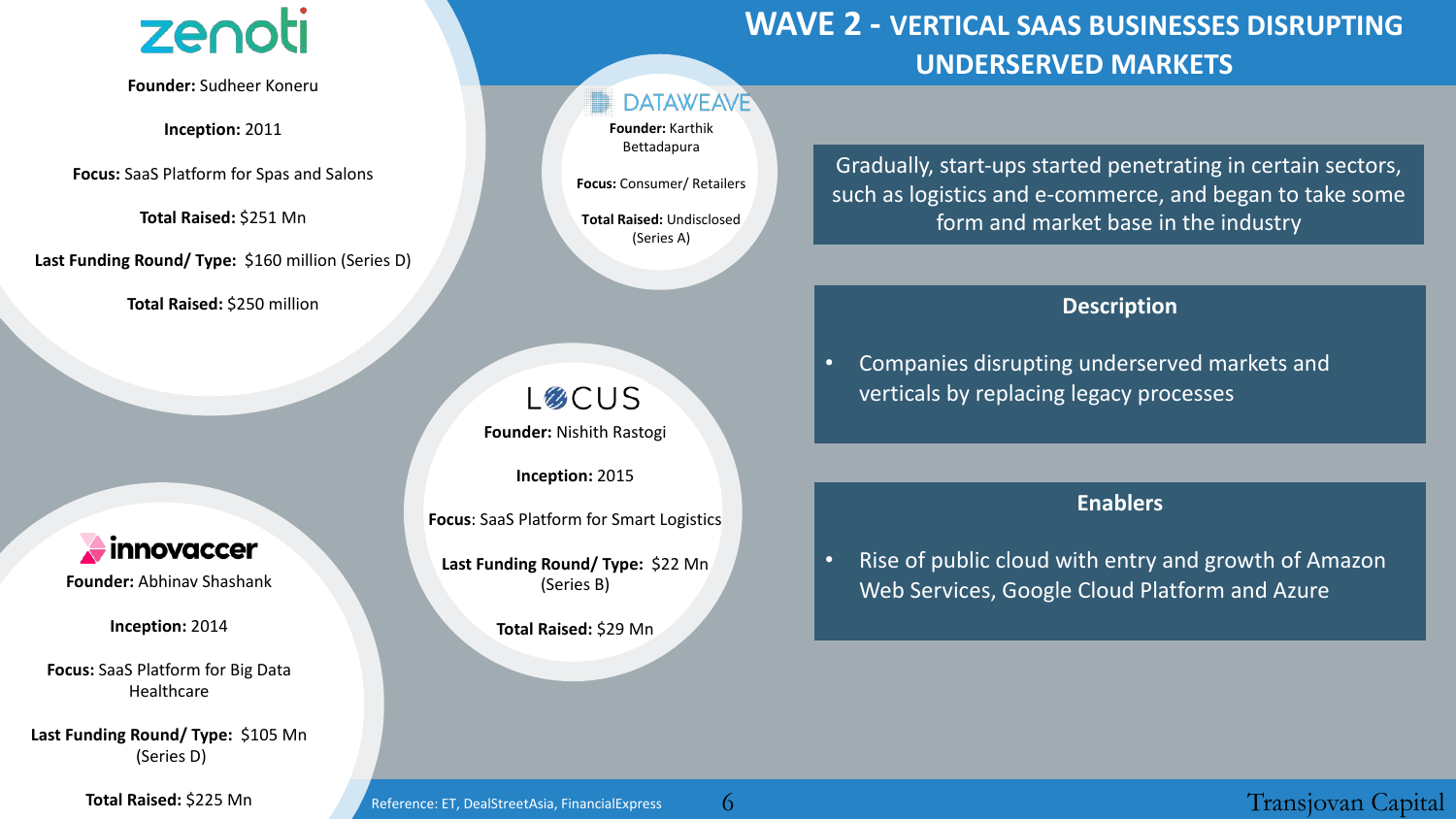

**Founder:** Abhinav Asthana

**Inception:** 2014

**Focus:** API Development Tool

**Last Funding Round/ Type:** \$150 Mn (Series C)

**Total Raised:** \$208 Mn

**A** HASURA **Founders:** Tanmai Gopal

**Inception:** 2017

**Focus:** Real-time GraphQL APIs

**Last Funding Round/ Type:** \$25 Mn (Series B)

**Total Raised:** \$36.5 Mn

#### yellowmessenger

**CEO:** Raghu Ravinutala

**Focus:** Omnichannel conversational AI tool

**Total Raised:** \$24 Mn (Series B)

**※ accel**data **Founder:** Rohit Choudhary

**Inception:** 2018

**Focus**: Observability tools/ data management

**Last Funding Round/ Type:** \$8.5 Mn (Series A)

**Total Raised:** \$10.6 Mn

#### **WAVE 3: BROAD-BASED HORIZONTAL AND VERTICAL SOLUTIONS SERVING ENTERPRISES**

Even though Horizontal and Vertical penetration formed the core of the industry, several different archetypes of Indian SaaS companies have emerged in the last 5 years.

#### **Description**

- SaaS companies witnessing bottom-up adoption within enterprises and catering to infrastructure and application-layer driven verticals
- Building category leadership in emerging tech (e.g., APIs, GraphQL, cybersecurity)

#### **Enablers**

- Rise of trained SaaS talent from Wave 1 and Wave 2 SaaS companies
- Development of ecosystem and better access to capital

Reference: ET, DealStreetAsia, FinancialExpress

7 Transjovan Capital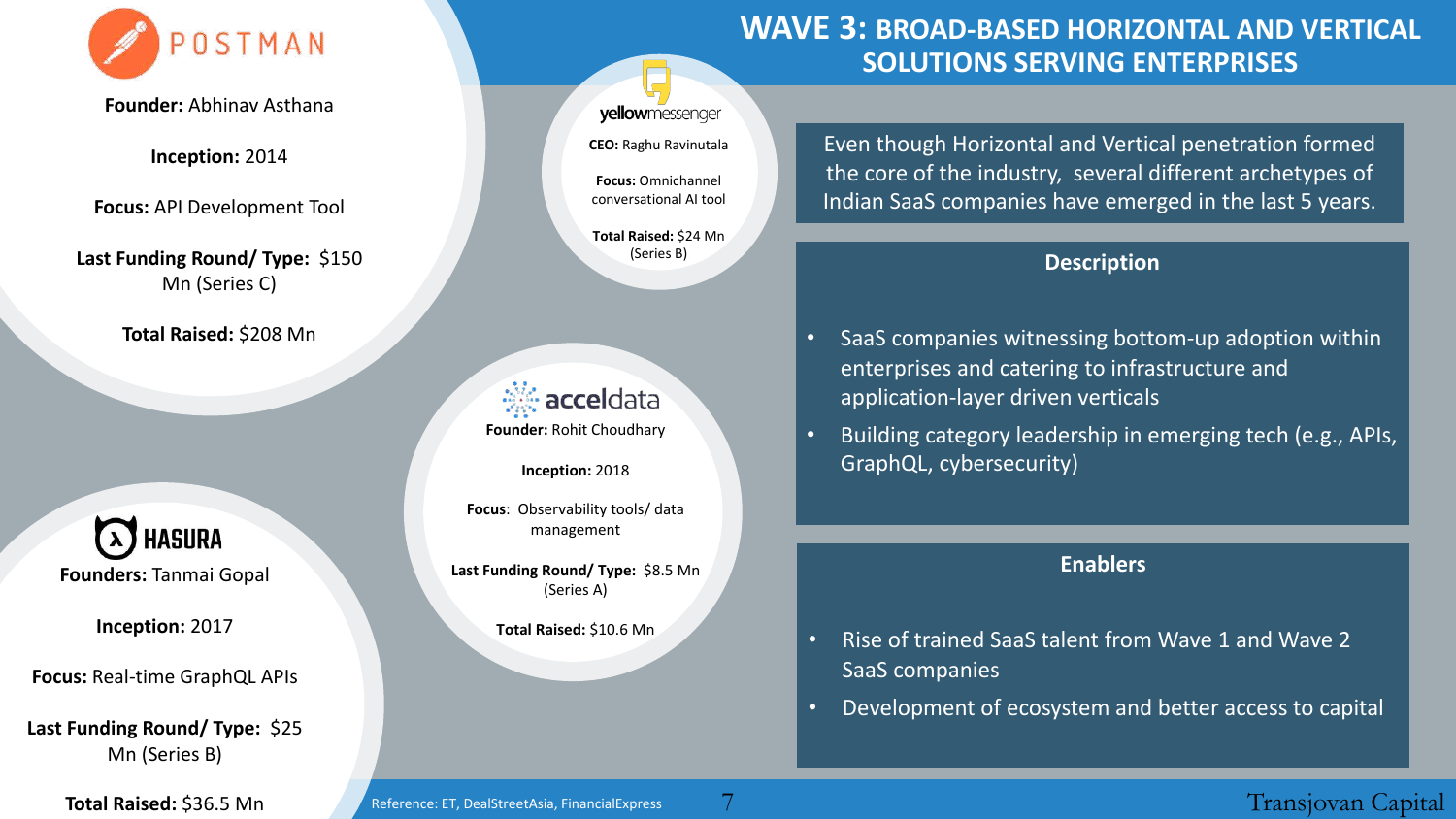# FUNDING OUTLOOK

NUMBER OF DEALS

NUMBER OF DEALS

Deals count in the Indian SaaS industry went up from just 24 in 2009 to 169 in 2019 with investment sizes hitting the high mark in 2019. The number of SaaS companies drawing Series C or later stage capital has quadrupled, representing significant traction. Indian SaaS firms are expected to record \$18-20 billion in revenue by 2022.

#### **Increased large-scale investment is due to:**



Successful Exits



Quick Turnaround Time

Industry's Fast growth





Essentially, as the global industry adapts to a post-Covid world defined by rapid digital adoption and heightened cost-consciousness, Indian SaaS companies are poised for titanic growth in the coming years

#### Reference: ET, Inc42

#### 8 Transjovan Capital Barat (1999) and the Capital Capital Capital Capital Capital Capital Capital Capital Capital Capital Capital Capital Capital Capital Capital Capital Capital Capital Capital Capital Capital Capital Capi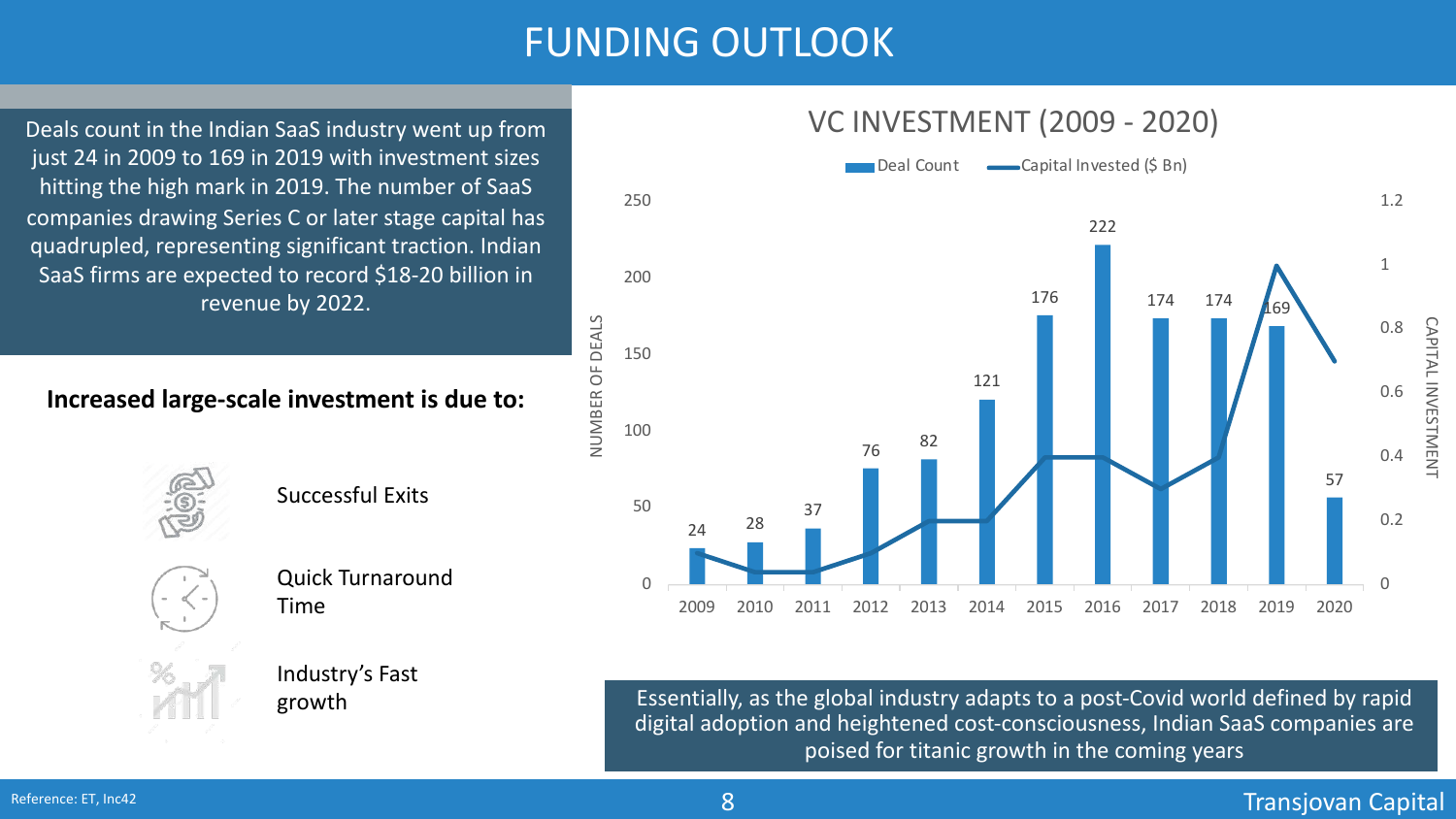# RECENT VC FUNDING

| Date       | <b>Funding Stage</b> | Company    | Location                                     | <b>Type</b>                                                                | Investor                                                                                             | Investment | <b>TCAL Analysis on Capital Infusion</b>                                                                                                           |  |
|------------|----------------------|------------|----------------------------------------------|----------------------------------------------------------------------------|------------------------------------------------------------------------------------------------------|------------|----------------------------------------------------------------------------------------------------------------------------------------------------|--|
| 11/06/2020 | Series C Funding     | Postman    | San Francisco, US                            | Horizontal - API<br><b>Development SaaS</b><br>Platform                    | <b>Insight Partners</b>                                                                              | \$150M     | Investing in product design and engineering around the<br>world; aims to become the single provider for API                                        |  |
| 27/07/2020 | Series H Funding     | Freshworks | Chennai, India                               | Horizontal - SaaS<br>Platform                                              | Sequoia Capital, Capital AG,<br>Accel                                                                | \$85M      | Creating a more cohesive SaaS platform for all key<br>business verticals - sales, support and customer success.                                    |  |
| 15/12/2020 | Series D Funding     | Zenoti     | Hyderabad, India                             | Vertical - Beauty and<br><b>Wellness SaaS</b>                              | Advent Internatioanal, Tiger<br>Global, Steadview Partners                                           | \$160M     | Expanding to additional categories such as grooming -<br>serving gyms and fitness centres.                                                         |  |
| 12/03/2021 | Series F Funding     | Icertris   | Pune, India                                  | Vertical - Management<br>enterprise SaaS                                   | <b>B Capital Group</b>                                                                               | \$80M      | Expanding its geographic footprint and partner network,<br>in addition to investments in product development                                       |  |
| 31/03/2021 | Series D Funding     | Uniphore   | Chennai, India                               | AI SAAS platform                                                           | Sorensen Capital Partners,<br>Serena Capital and Sanabil<br>Investments                              | \$140M     | Extending technology and market leadership in AI,<br>Automation and Machine learning across the enterprise.                                        |  |
| 24/03/2021 | Pre-Series A         | Rupifi     | Bangalore, India                             | SaaS B2B Commerce<br>Transaction-linked credit                             | Quona Capital, Ankur Capital                                                                         | \$4.1M     | Expanding its product offerings, partnerships and scaling<br>its team                                                                              |  |
| 07/04/2021 | Series E Funding     | PharmEasy  | Mumbai, India                                | <b>Vertical - SaaS solutions</b><br>for pharmacies                         | <b>Prosus Ventures and TPG</b><br>Growth                                                             | \$350M     | Deepening its market engagement to over 100K<br>pharmacies and 20M patients and increasing services                                                |  |
| 20/04/2021 | Series D Funding*    | Whatfix    | Bangalore, India                             | Digital Adoption - SaaS                                                    | SoftBank Vision Fund II                                                                              | \$80-90M   | Considering making its second SaaS investment in the                                                                                               |  |
| 20/04/2021 | Series G Funding     | Chargebee  | Chennai, India                               | Billing/Subscription/<br><b>Revenue Operations</b><br><b>SAAS platform</b> | Sapphire Ventures, Tiger Global,<br><b>Insight Venture Partners</b>                                  | \$125M     | Indian SaaS market in a growing digital adoption platform<br>Expanding its suite of products and work on new                                       |  |
| 27/04/2021 | Series C Funding     | CareStack  | Thiruvananthapura<br>m and Florida-<br>based | Cloud Dental SaaS<br>Platform                                              | Steadview Capital, Delta Dental<br>of California, Accel Partners,<br>Eight Roads and F-Prime Capital | \$22.5M    | capabilities to help enterprises in even more ways.<br>Expanding its operations, double its team size and grow its<br>annual revenue by four times |  |
| 24/05/2021 | Series D Funding     | Zeta       | Bangalore, India                             | Omni Stack for Modern<br><b>Financial Institutions</b>                     | Softbank, Sodexo                                                                                     | \$250M     | To expand to financial institutions across the world with its<br>urront ovieting nortnorebine glabelly                                             |  |

\*Transaction in process

#### 9 Transjovan Capital

expand to financial institutions across the world with its current existing partnerships globally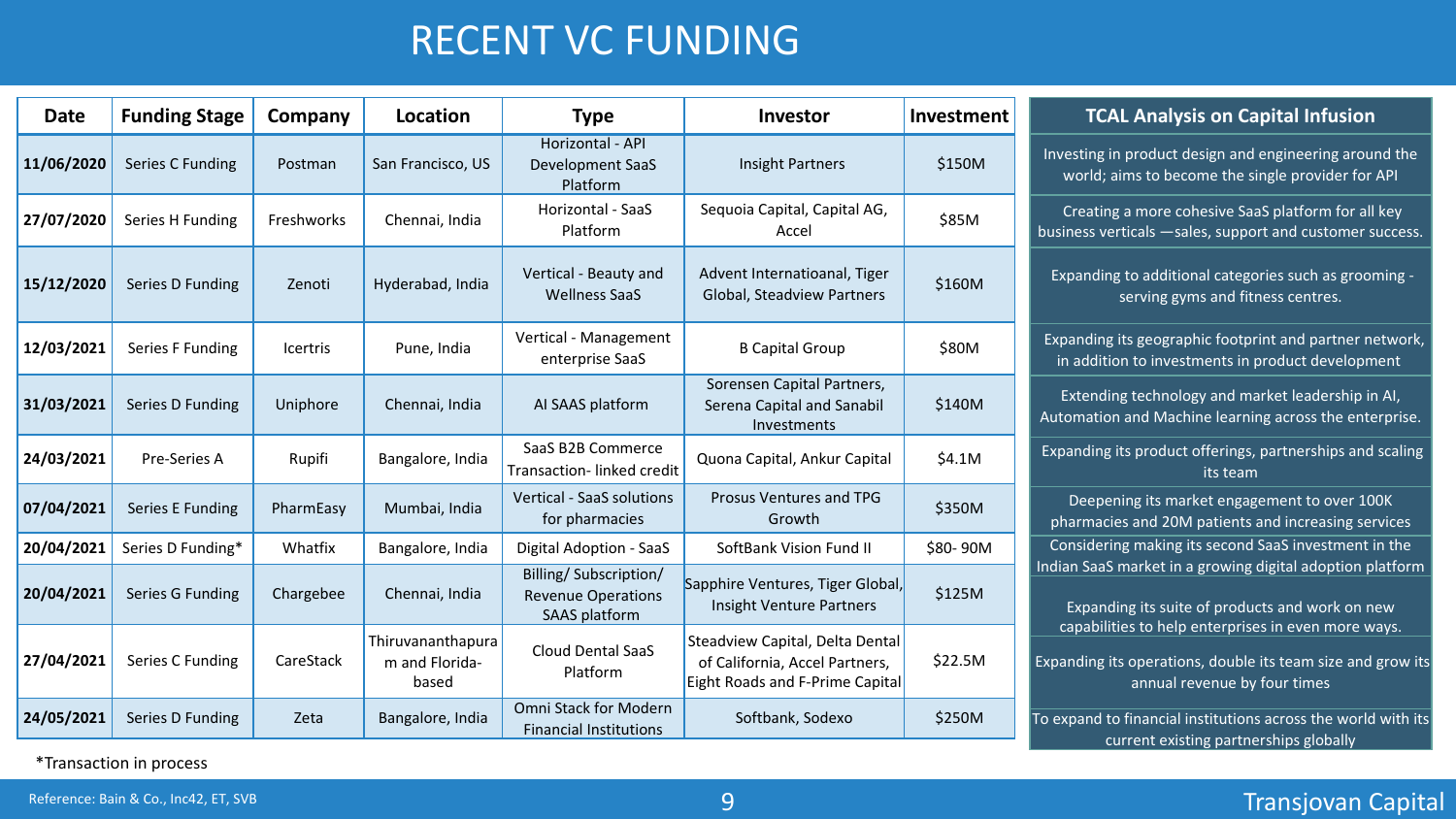# RECENT M&A DEALS AROSS THE INDIAN SAAS SECTOR

|                                                         | 20 <sup>th</sup> March <sup>'21</sup>                                                                                                                                                                                          | 23rd Feb'21                                                                                                                                                                                                                                                       | 09th July'20                                                                                                                                                                                                                             | 9 <sup>th</sup> June'20                                                                                                                   |
|---------------------------------------------------------|--------------------------------------------------------------------------------------------------------------------------------------------------------------------------------------------------------------------------------|-------------------------------------------------------------------------------------------------------------------------------------------------------------------------------------------------------------------------------------------------------------------|------------------------------------------------------------------------------------------------------------------------------------------------------------------------------------------------------------------------------------------|-------------------------------------------------------------------------------------------------------------------------------------------|
| Acquirer/<br>Investor                                   | <b>KhataBook</b>                                                                                                                                                                                                               | <b>DeHaat</b>                                                                                                                                                                                                                                                     | freshworks                                                                                                                                                                                                                               | <b>BrowserStack</b>                                                                                                                       |
| <b>Acquired Fully</b><br>/ Minority<br><b>Stake</b>     | <b>Biz Analyst</b>                                                                                                                                                                                                             | <b>FarmGuide</b>                                                                                                                                                                                                                                                  | <b>G</b> flint                                                                                                                                                                                                                           | percy                                                                                                                                     |
| <b>Deal Value</b>                                       | $$10$ Mn                                                                                                                                                                                                                       | Undisclosed                                                                                                                                                                                                                                                       |                                                                                                                                                                                                                                          | Undisclosed                                                                                                                               |
| <b>TCAL Analysis</b><br><b>on</b><br>Synergy<br>Created | Will<br>provide<br>Khatabook's<br>MSME's customer base of<br>over 10 million monthly active<br>merchants an opportunity to<br>scale up their businesses by<br>utilizing premium value-added<br>services offered by Biz Analyst | FarmGuide's SaaS-based<br>platform provide data-driven<br>crop advisory to farmers<br>based on satellite imagery.<br>This acquisition will help<br>DeHaat, one of the fastest<br>growing Agri-Tech start-ups,<br>build a full stack platform for<br>agribusiness. | Freshworks further bolstered<br>its IT services portfolio as this<br>buyout enables it to provide<br>greater visibility for IT teams to<br>better manage hybrid<br>infrastructure, optimize spend<br>and automate employee<br>workflows. | By acquiring this 5-year-old<br>start-up, BrowserStack<br>expanded its product suite to<br>automating visual testing for<br>applications. |

Leapfrogging into the next phase of growth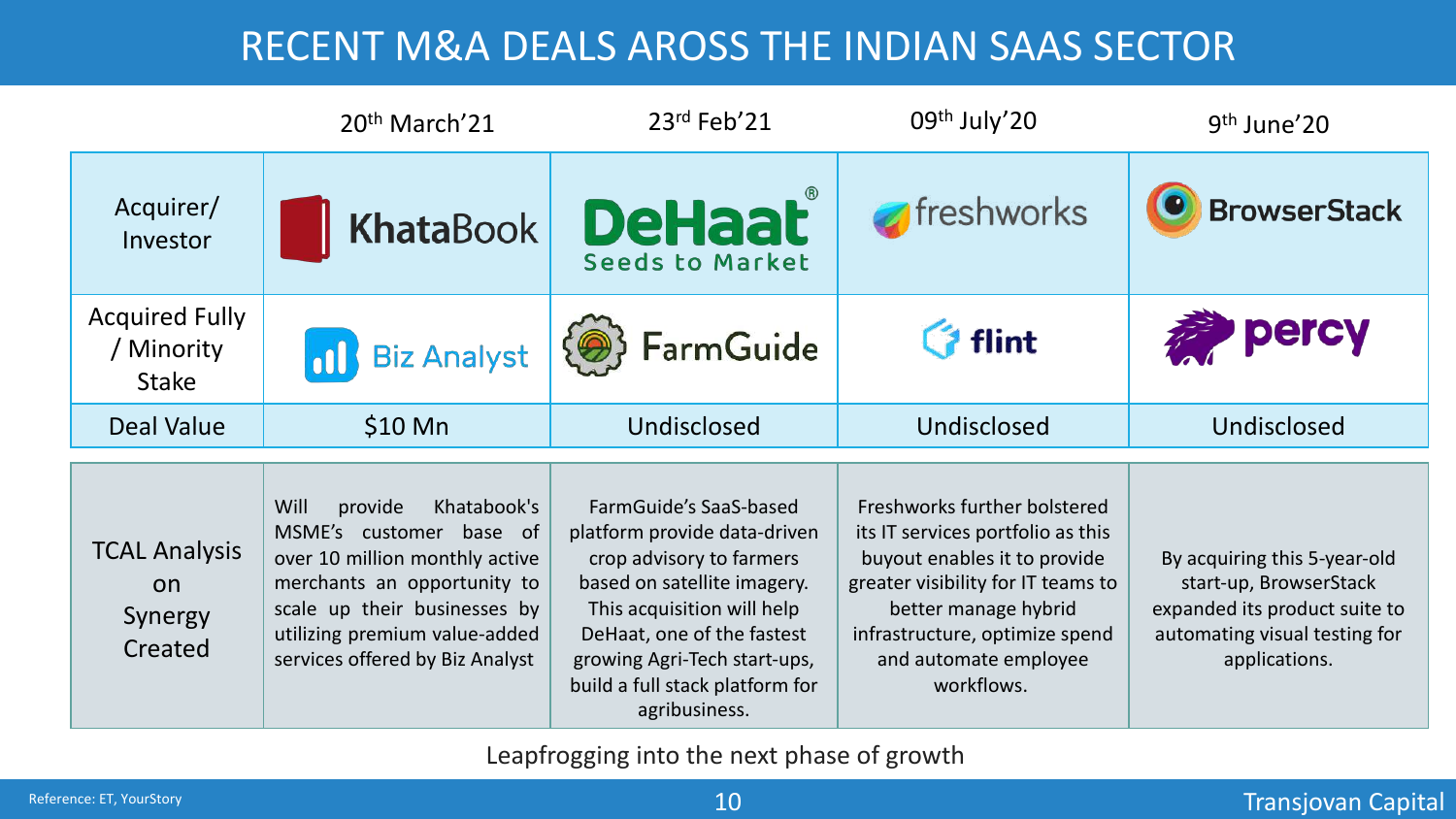# INVESTORS' OUTLOOK



"The Indian market has come in leaps and bounds, from horizontal and vertical SaaS dominating the ground for the larger part to **new gambits such as infrastructure, productivity and application-driven models** gaining more traction in recent years. Indian SaaS still seems nascent as a market when it comes to vertical penetration  $-$  a range of sectors are still growing, and we expect more fintech, e-commerce and logistics solutions to evolve.

As a B2B early-stage fund, we look for models that showcase **strong demand aggregation**. Amongst other factors, we look for **visionary teams** who can time their **market entry** and capture the **user sentiment** well. Apart from our previous investments such as **'ShiedSquare'** (acquired by Radware) and **'Darwinbox',** some of our recent investments, such as **'Qapita',** demonstrate our commitment towards accelerating the growth of the founders we believe in. The Indian SaaS market is bound to escalate with its scale velocity as the valuation of current start-ups are going to surge."



"We are seeing horizontal-SaaS models play a more a dominant role in the market as they are expanding their offerings. In terms of the M&A landscape, we are seeing mature players looking to consolidate to **expand their horizontal coverage**. There has been an influx of capital and a massive increase in valuation of start-ups, which shows that the definition of the 'mid-market' is shifting as SaaS models are starting to mature earlier.

As a sector-agnostic fund, we have backed early-stage models driven by the marketplace. We have largely focused on scaling ecosystem, with a majority of seed and pre-Series A funding rounds focused on early-stage and growing targets. Our investment approach has been driven by factors such as **'product reach' and 'pricing'**. We are expecting newer frameworks and solutions to emerge in the coming years that can drive better decision-making and improve productivity across multiple focus areas."



"We've seen a slew of acquisitions (50+) in 2019 and 2020 by larger Enterprise SaaS companies across segments. A clear trend we've seen is that Vertical SaaS companies have mainly **acquired companies for adding "depth" / IP to their product.** Whereas Horizontal SaaS companies have made acquisitions primarily for **adding "width" to their product** suite by adding complimentary solutions via upstreaming / down streaming integrations. We expect this trend to continue, whereby large volume of **small acquisitions will take place to increase capabilities and coverage.**

From CSVP Fund-I, we are pre-dominantly investing in India and Singapore with a focus towards **enabling these companies to enter new geographies**. We measure these subscription-based business models by their scalability, efficiency, and retentivity. Going forward, we see a strong adoption of Serviced SaaS models and most likely catching up to the hyper-growth rates of Self-serve SaaS over the next few quarters."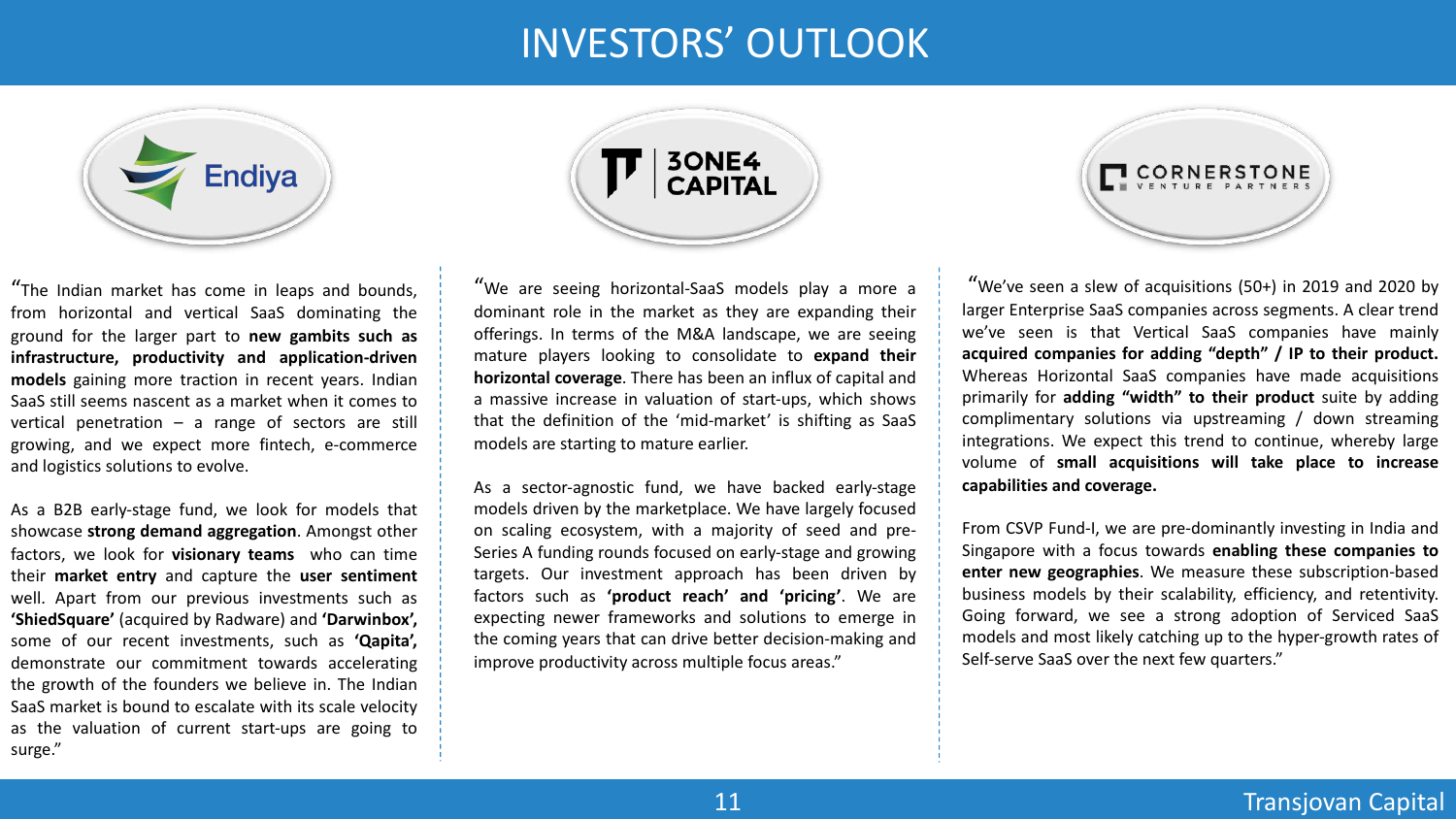# PREFERENCE CRITERIA FOR FUNDING

Fund-raising is another important focus area for founders. Drawing upon our research and active interactions with the VCs in the SaaS Enterprise space, there are a range of characteristics that are critical for founders looking to pitch:







Play in a large and growing market, with a strong consumer sentiment and a well-defined target market

Have a clear right to win with a sharp thesis on differentiation – product-led, distribution-led or pricing-led

Design a strong business model that ties revenue expansion to customer growth



Have a capable founding team with complementary skill sets



Demonstrate a clear understanding of critical assumptions and challenges behind the expansion plan



In mid/ late stages, have a strong LTV/ CAC ratio and a growing NRR & conversion rate, while a churn rate at the low end are all preferable

These winning characteristics vary based on the geography and scale of the target customer segment. To cater to global SMBs, it is critical to have an inside sales edge and an effective self-serve model. To serve enterprises effectively, it is important to build a robust enterprise sales engine with the right coverage plan and a focus on prompt customer service.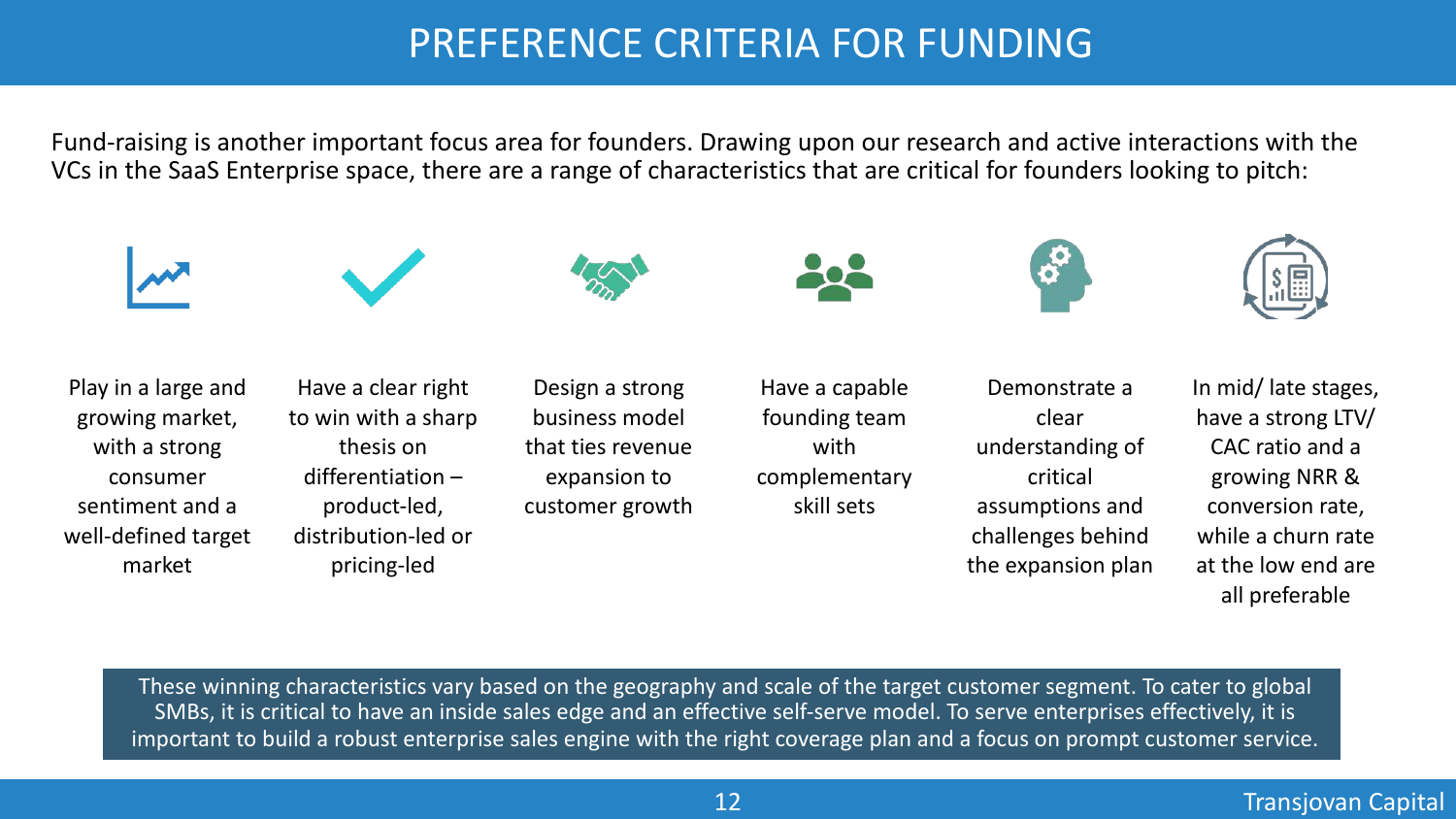# CONCLUDING REMARKS

- With distinct competitive advantages enhanced by a level playing field around the world, Indian- heritage SaaS companies are well poised to reach \$18 billion to \$20 billion in revenue and capture 7% to 9% share of the global SaaS market by 2022. India now has a thriving ecosystem of enablers comprising domestic and global SaaS investors, with over a hundred SaaS angels with four or more investments, incubators and accelerators.
- Most SaaS giants have been sleek, industry-agnostic platforms designed in a consumer-oriented way. The likes of Freshworks created an entrepreneurship cascade of more than 25 companies.
- The next wave of adoption has been specialized organizations using SaaS products in verticals like healthcare and logistics. Our research indicates that future growth will be driven by vertically focused SaaS companies that can build products unique to specific industries, which remain untapped.
- The boom in API (Postman/Setu), productivity and infrastructure management (Hasura/ LambdaTest) business models will continue to proliferate.
- Intelligent automation of business processes, such as those seen in 'Yellow Messenger' and 'Vernacular.ai', are expected close larger, global-sized contracts by targeting marquee customers in the Indian market and this theme is expected to become more salient going forward.
- Amongst other factors, SaaS companies looking to raise funding should exhibit a differentiated product vision in a well-defined market, with clear pricing and GTM approach and a strong focus on customer success and growth metrics.